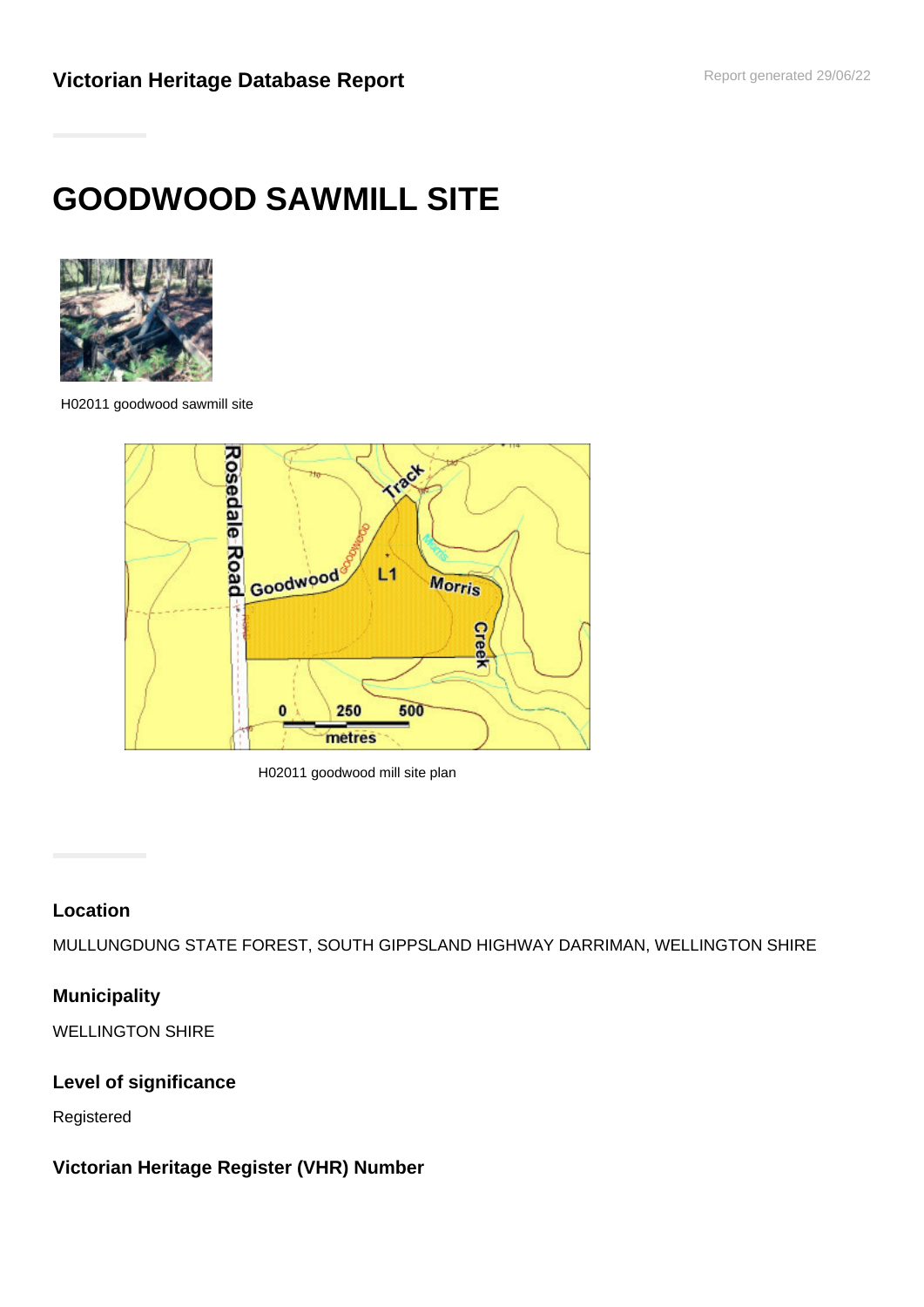H2011

#### **Heritage Overlay Numbers**

HO117

#### **VHR Registration**

March 20, 2003

#### **Heritage Listing**

Victorian Heritage Register

**Statement of Significance**

Last updated on - March 20, 2003

#### What is significant?

The Goodwood Timber and Tramway Company mill was the largest and most capital intensive sawmill to operate in the Yellow Stringybark forests of South Gippsland. It was established in 1910 by the Kalgoorlie and Boulder Firewood Company of West Australia, and was linked by a 2 ft gauge steel tramway to Port Albert, 32 km away. By 1912 the company employed up to 145 workers, creating a substantial township around the mill. The site features relatively intact earthworks, substantial numbers of intact foundation and support timbers, tramway formations and the remains of a locomotive inspection pit. The remains of numerous domestic buildings and associated discard demonstrate the scale of the original mill settlement. The mill was closed in 1920.

#### How is it significant?

The Goodwood Timber and Tramway Company mill is of historical and archaeological significance to the State of Victoria.

#### Why is it significant?

The Goodwood Timber and Tramway Company mill is historically important for its association with a large and highly capitalised West Australian firm, and for the large forest settlement it supported. Sawmills operated by such companies are rare in Victoria and the Goodwood mill is an important example of its kind. Sawmilling sites are important for their role in providing a vast range of timber products for use in domestic, commercial and industrial contexts.

The Goodwood Timber and Tramway Company mill is archaeologically important as a comparatively well preserved example of a large, steam-powered sawmill which operated in Victoria?s most important commercial Yellow Stringybark forest. The remains demonstrate well the sequence of operations in the mill and log yard. Domestic artefacts from the site also have the potential to provide evidence relating to the cultural history of sawmilling settlements.

## **Permit Exemptions**

<span class="c1">General Conditions: 1. All exempted alterations are to be planned and carried out in a manner which prevents damage to the fabric of the registered place or object.</span> <span class="c1">General Conditions: 2. Should it become apparent during further inspection or the carrying out of alterations that original or previously hidden or inaccessible details of the place or object are revealed which relate to the significance of the place or object, then the exemption covering such alteration shall cease and the Executive Director shall be notified as soon as possible.</span> <span class="c1">General Conditions: 3. If there is a conservation policy and plan approved by the Executive Director, all works shall be in accordance with it.</span> <span class="c1">General Conditions: 4. Nothing in this declaration prevents the Executive Director from amending or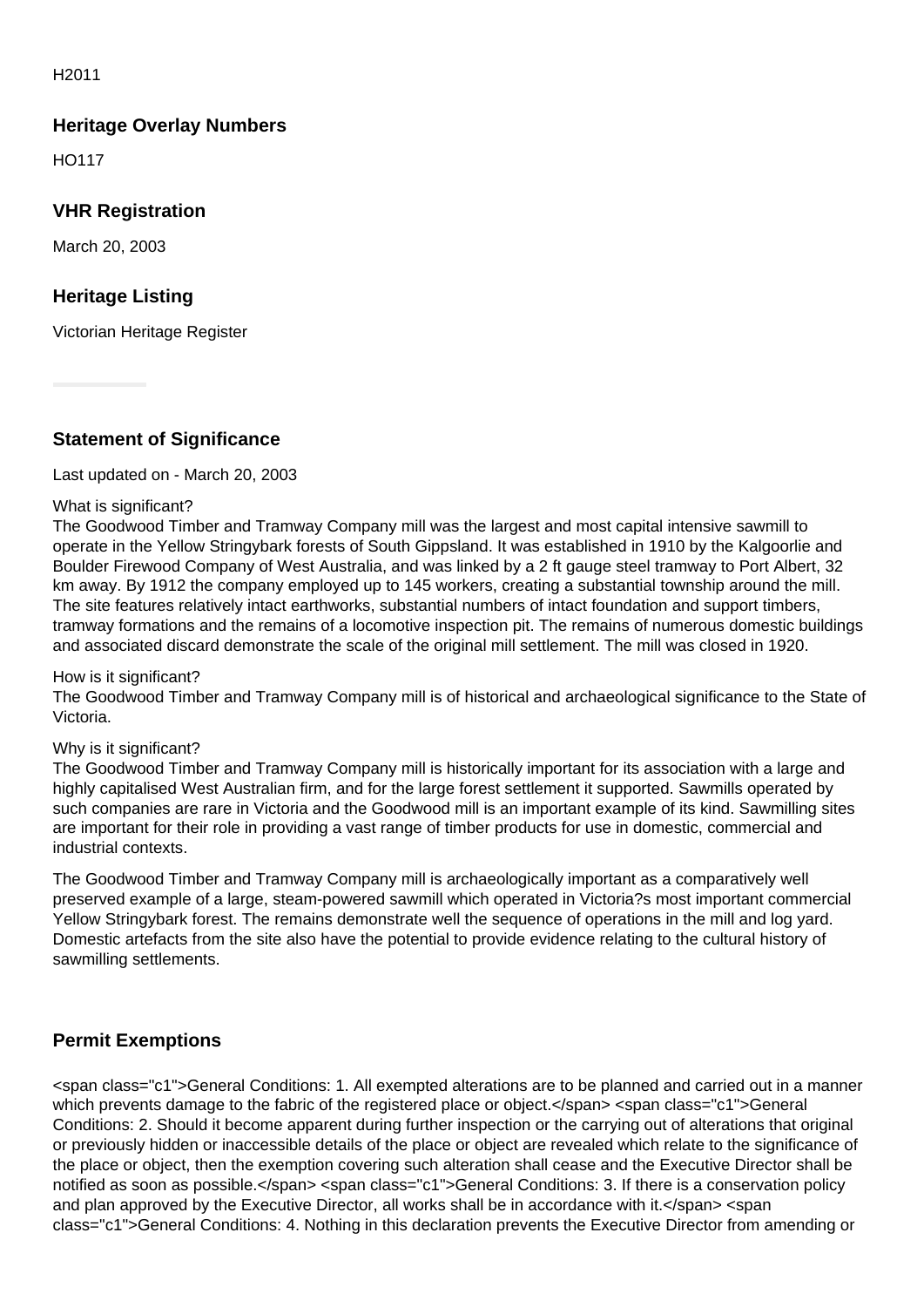rescinding all or any of the permit exemptions.</span> <span class="c1">General Conditions: 5. Nothing in this declaration exempts owners or their agents from the responsibility to seek relevant planning or building permits from the responsible authority where applicable.</span> <p class="c1">EXEMPTIONS:<br />>\* Preliminary Mineral Exploration work<br />>  $\star$  Fire suppression duties<br />>  $\star$  Weed and vermin control<br />>  $\star$  Public safety<br /> \* Rehabilitation, protective and stabilisation works<br /> \* Information signage - for interpretation and prevention of public risk</p>

| Construction dates     | 1929.                                                    |
|------------------------|----------------------------------------------------------|
|                        | Heritage Act Categories Registered archaeological place, |
| <b>Hermes Number</b>   | 1742                                                     |
| <b>Property Number</b> |                                                          |

#### **History**

<p class="c1">By the late nineteenth century the Gippsland yellow stringybark had come to be regarded as a strong and durable timber and the closest Victorian substitute for West Australian Karri. &nbsp: The Victorian Railways soon accepted the timber as bridge and sleeper material. & nbsp: By the early twentieth century a number of small mills cutting yellow stringybark were established on the western and southern fringes of the Mullungdung Forest in South Gippsland.</p> <p class="c1">The forest attracted the attention of the Kalgoorlie and Boulder Firewood Company, a West Australian firm experienced in the use of tramways for timber transport. &nbsp: By early 1910 work was underway on plans to install a large sawmill 32 kilometres north-east of Port Albert. & nbsp: A tramway to the port provided outlets by both rail and sea, with the first load of timber dispatched over the line in July 1910. & nbsp: By 1913, three locomotives operated on the tramline. & nbsp: A workshop for maintaining the locomotives was built at the mill and staffed with experienced fitters.</p> <p class="c1">A new company, the Goodwood Timber and Tramway Company, was incorporated in February 1912 to take over management of the mill and its tramway system.&nbsp: The Company gave its name to the mill and its settlement. The mill plant was enlarged and output increased dramatically. Despite an initial setback after the declaration of war in 1914, the following years were successful for the Company, which sold the vast majority of its output to government departments, especially the Victorian Railways.</p> <p class="c1">By 1912 the company employed either directly or on contract 145 workers. Around thirty of these worked at the mill, with the rest employed either in the bush or on tramway operations. & nbsp; A substantial settlement grew up around the mill and included at its peak two boarding-houses, a recreation ground, tennis courts, general store, tobacconist and a Post Office. & nbsp; In addition, a community hall served as a venue for schooling, church services and entertainment. & nbsp; The initial cluster of bark huts and tents was quickly replaced by a small township of neatly constructed sawn timber houses with extensive vegetable and flower gardens. & nbsp: Several of the 'streets' also acquired names. & nbsp: Many of the men and their families had come with the Company from Western Australia and this may have added to the strong sense of community at the mill.</p> <p class="c1">The intensive nature of operations in the Mullungdung Forest rapidly depleted the available timber resources. By 1917 the Company had started to wind back its operations. The mill was closed in March 1920, with the mill machinery and tramways dismantled and relocated to a fresh area at Noojee.<br />
lets & Mosp;<br />
lets Goodwood Timber and Tramway Company mill</p>

## **Extent of Registration** NOTICE OF REGISTRATION

As Executive Director for the purpose of the Heritage Act, I give notice under Section 46 that the Victorian Heritage Register is amended by including the Heritage Register Number 2011 in the category described as Archaeological place:

Goodwood Sawmill, Mullungdung State Forest, Stradbroke, Wellington Shire Council.

EXTENT:

All of the Crown Land including earthworks, foundation timbers, tramway formations, habitation debris, surface